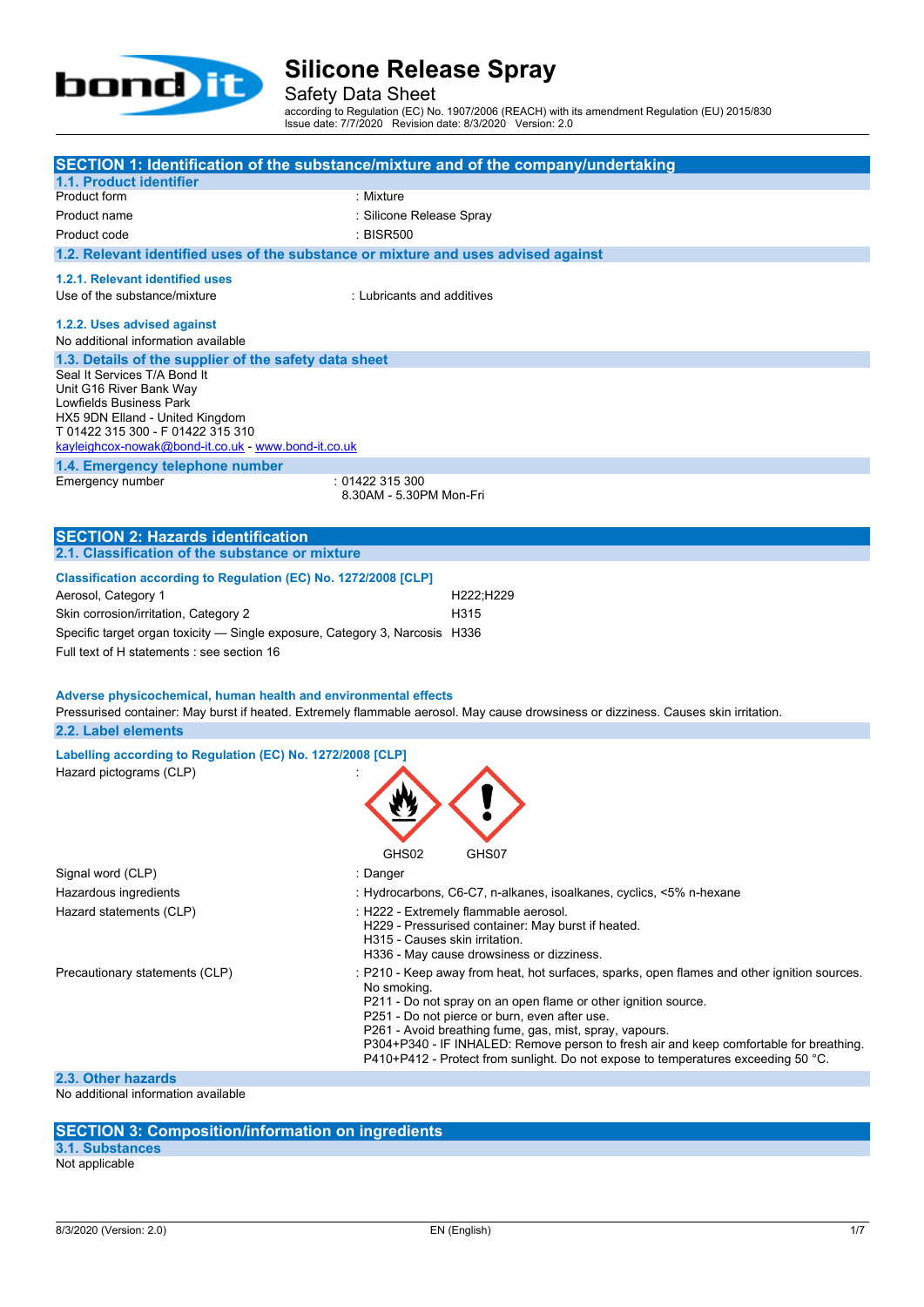## Safety Data Sheet

according to Regulation (EC) No. 1907/2006 (REACH) with its amendment Regulation (EU) 2015/830

#### **3.2. Mixtures**

| <b>Name</b>                                                          | <b>Product identifier</b> | $\frac{9}{6}$ | <b>Classification according to</b><br><b>Regulation (EC) No.</b><br>1272/2008 [CLP]      |
|----------------------------------------------------------------------|---------------------------|---------------|------------------------------------------------------------------------------------------|
| Hydrocarbons, C6-C7, n-alkanes, isoalkanes, cyclics,<br><5% n-hexane | (EC-No.) 921-024-6        | $> = 30 - 50$ | Flam. Lig. 2, H225<br><b>Skin Irrit. 2. H315</b><br>STOT SE 3. H336<br>Asp. Tox. 1, H304 |

Full text of H-statements: see section 16

| <b>SECTION 4: First aid measures</b>                                            |                                                                                                                               |
|---------------------------------------------------------------------------------|-------------------------------------------------------------------------------------------------------------------------------|
| 4.1. Description of first aid measures                                          |                                                                                                                               |
| First-aid measures general                                                      | : Call a poison center or a doctor if you feel unwell.                                                                        |
| First-aid measures after inhalation                                             | : Remove person to fresh air and keep comfortable for breathing.                                                              |
| First-aid measures after skin contact                                           | : Wash skin with plenty of water. Take off contaminated clothing. If skin irritation occurs: Get<br>medical advice/attention. |
| First-aid measures after eye contact                                            | : Rinse eyes with water as a precaution.                                                                                      |
| First-aid measures after ingestion                                              | : Call a poison center or a doctor if you feel unwell.                                                                        |
| 4.2. Most important symptoms and effects, both acute and delayed                |                                                                                                                               |
| Symptoms/effects                                                                | : May cause drowsiness or dizziness.                                                                                          |
| Symptoms/effects after skin contact                                             | : Irritation.                                                                                                                 |
| 4.3. Indication of any immediate medical attention and special treatment needed |                                                                                                                               |

Treat symptomatically.

| <b>SECTION 5: Firefighting measures</b>                    |                                                                                                                                             |  |  |
|------------------------------------------------------------|---------------------------------------------------------------------------------------------------------------------------------------------|--|--|
| 5.1. Extinguishing media                                   |                                                                                                                                             |  |  |
| Suitable extinguishing media                               | : Water spray. Dry powder. Foam.                                                                                                            |  |  |
| 5.2. Special hazards arising from the substance or mixture |                                                                                                                                             |  |  |
| Fire hazard                                                | : Extremely flammable aerosol.                                                                                                              |  |  |
| Explosion hazard                                           | : Pressurised container: May burst if heated.                                                                                               |  |  |
| Hazardous decomposition products in case of fire           | : Toxic fumes may be released.                                                                                                              |  |  |
| 5.3. Advice for firefighters                               |                                                                                                                                             |  |  |
| Protection during firefighting                             | : Do not attempt to take action without suitable protective equipment. Self-contained<br>breathing apparatus. Complete protective clothing. |  |  |

| <b>SECTION 6: Accidental release measures</b>                            |                                                                                                                                                                                                             |  |  |
|--------------------------------------------------------------------------|-------------------------------------------------------------------------------------------------------------------------------------------------------------------------------------------------------------|--|--|
| 6.1. Personal precautions, protective equipment and emergency procedures |                                                                                                                                                                                                             |  |  |
| 6.1.1. For non-emergency personnel                                       |                                                                                                                                                                                                             |  |  |
| Emergency procedures                                                     | : Ventilate spillage area. No open flames, no sparks, and no smoking. Avoid breathing fume,<br>gas, mist, spray, vapours. Avoid contact with skin and eyes.                                                 |  |  |
| 6.1.2. For emergency responders                                          |                                                                                                                                                                                                             |  |  |
| Protective equipment                                                     | : Do not attempt to take action without suitable protective equipment. For further information<br>refer to section 8: "Exposure controls/personal protection".                                              |  |  |
| <b>6.2. Environmental precautions</b>                                    |                                                                                                                                                                                                             |  |  |
| Avoid release to the environment.                                        |                                                                                                                                                                                                             |  |  |
| 6.3. Methods and material for containment and cleaning up                |                                                                                                                                                                                                             |  |  |
| Methods for cleaning up                                                  | : Soak up with inert absorbent material (for example sand, sawdust, a universal binder, silica<br>gel). Shovel or sweep up and put in a closed container for disposal. Mechanically recover<br>the product. |  |  |
| Other information                                                        | : Dispose of materials or solid residues at an authorized site.                                                                                                                                             |  |  |
| 6.4. Reference to other sections                                         |                                                                                                                                                                                                             |  |  |
| For further information refer to section 13.                             |                                                                                                                                                                                                             |  |  |
| <b>SECTION 7: Handling and storage</b>                                   |                                                                                                                                                                                                             |  |  |

| 7.1. Precautions for safe handling |                                                                                                                                                                                                                                                                                                                                                                                    |
|------------------------------------|------------------------------------------------------------------------------------------------------------------------------------------------------------------------------------------------------------------------------------------------------------------------------------------------------------------------------------------------------------------------------------|
| Precautions for safe handling      | : Keep away from heat, hot surfaces, sparks, open flames and other ignition sources. No<br>smoking. Do not spray on an open flame or other ignition source. Do not pierce or burn,<br>even after use. Use only outdoors or in a well-ventilated area. Avoid breathing fume, gas,<br>mist, spray, vapours. Avoid contact with skin and eyes. Wear personal protective<br>equipment. |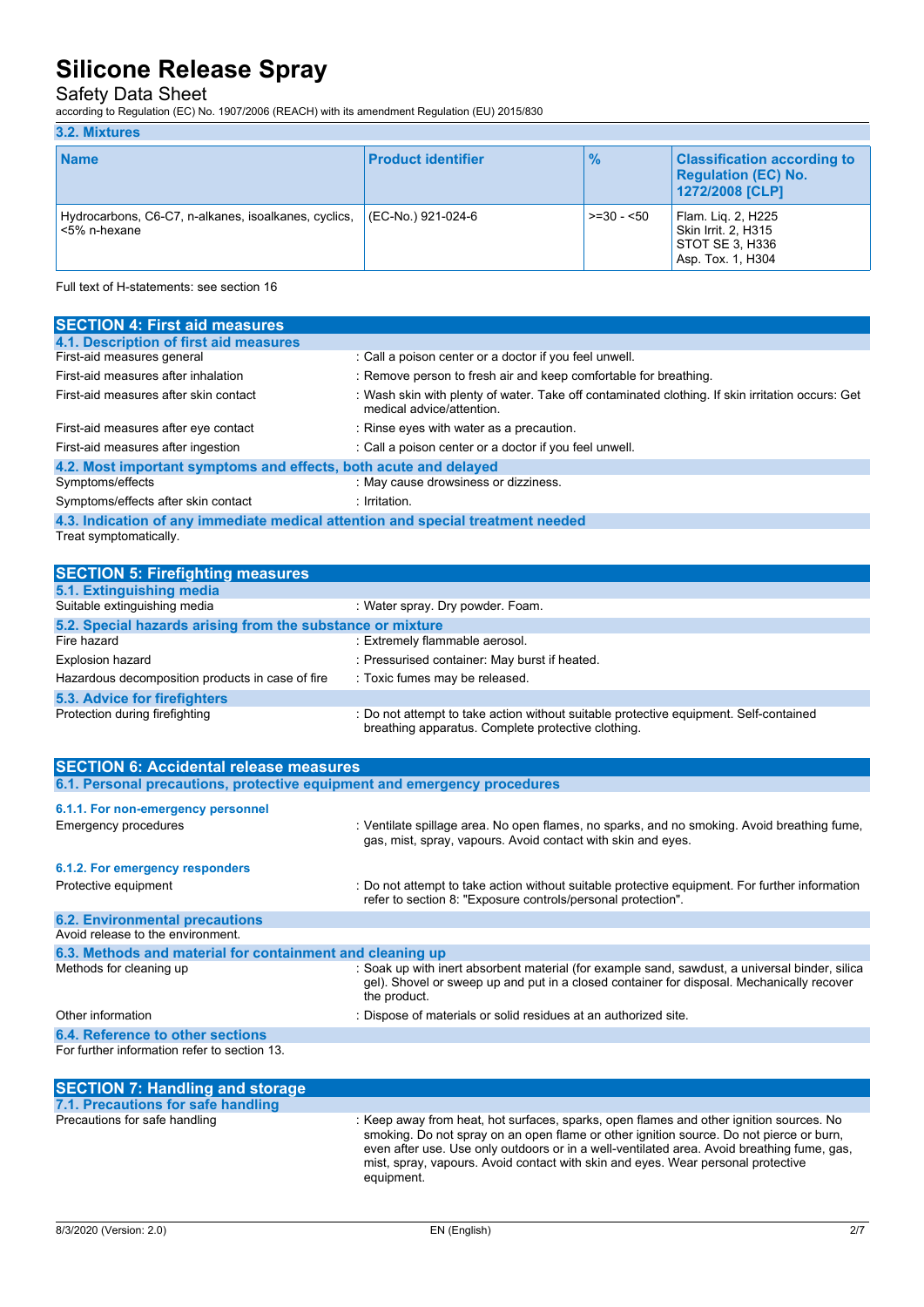### Safety Data Sheet

according to Regulation (EC) No. 1907/2006 (REACH) with its amendment Regulation (EU) 2015/830

Hygiene measures **interval of the state of the state of the state of the state of the state of the state when using this** in Hygiene measures **interval of the state of the state of the state of the state of the state of th** product. Always wash hands after handling the product.

#### **7.2. Conditions for safe storage, including any incompatibilities**

Storage conditions state of the conditions of the conditional conditional conditions of the conditions of the conditions of the conditions of the conditions of the conditions of the conditions of the conditions of the cond locked up. Store in a well-ventilated place. Keep container tightly closed. Keep cool.

### **7.3. Specific end use(s)**

#### No additional information available

## **SECTION 8: Exposure controls/personal protection**

| 8.1. Control parameters       |  |
|-------------------------------|--|
| <b>Silicone Release Spray</b> |  |
|                               |  |

### **United Kingdom - Occupational Exposure Limits**

| <u>United Kingdom - Occupational Exposure Elimits</u> |                                                                                                                                     |
|-------------------------------------------------------|-------------------------------------------------------------------------------------------------------------------------------------|
| Local name                                            | Liquefied petroleum gas                                                                                                             |
| WEL TWA $(mg/m3)$                                     | 1750 mg/m <sup>3</sup>                                                                                                              |
| WEL TWA (ppm)                                         | $1000$ ppm                                                                                                                          |
| WEL STEL $(mg/m3)$                                    | 2180 mg/m <sup>3</sup>                                                                                                              |
| WEL STEL (ppm)                                        | $1250$ ppm                                                                                                                          |
| Remark (WEL)                                          | Carc (Capable of causing cancer and/or heritable genetic damage (only applies if LPG<br>contains more than 0.1% of buta-1,3-diene)) |
| Regulatory reference                                  | EH40/2005 (Fourth edition, 2020). HSE                                                                                               |
|                                                       |                                                                                                                                     |

### **8.2. Exposure controls**

#### **Appropriate engineering controls:**

Ensure good ventilation of the work station.

| Hand protection:                                                         |
|--------------------------------------------------------------------------|
| Protective gloves                                                        |
| Eye protection:                                                          |
| Safety glasses                                                           |
| Skin and body protection:                                                |
| Wear suitable protective clothing                                        |
| <b>Respiratory protection:</b>                                           |
| In case of insufficient ventilation, wear suitable respiratory equipment |

**Environmental exposure controls:**

Avoid release to the environment.

| <b>SECTION 9: Physical and chemical properties</b>         |                                |     |
|------------------------------------------------------------|--------------------------------|-----|
| 9.1. Information on basic physical and chemical properties |                                |     |
| Physical state                                             | : Liquid                       |     |
| Appearance                                                 | : Aerosol spray can.           |     |
| Colour                                                     | : Colourless.                  |     |
| Odour                                                      | : characteristic.              |     |
| Odour threshold                                            | : No data available            |     |
| рH                                                         | : No data available            |     |
| Relative evaporation rate (butylacetate=1)                 | : No data available            |     |
| Melting point                                              | : No data available            |     |
| Freezing point                                             | : No data available            |     |
| Boiling point                                              | : No data available            |     |
| Flash point                                                | : ≈ -35 °C                     |     |
| Auto-ignition temperature                                  | : No data available            |     |
| Decomposition temperature                                  | : No data available            |     |
| Flammability (solid, gas)                                  | : Extremely flammable aerosol. |     |
| Vapour pressure                                            | : No data available            |     |
| Relative vapour density at 20 °C                           | : No data available            |     |
| Relative density                                           | : No data available            |     |
| 8/3/2020 (Version: 2.0)                                    | EN (English)                   | 3/7 |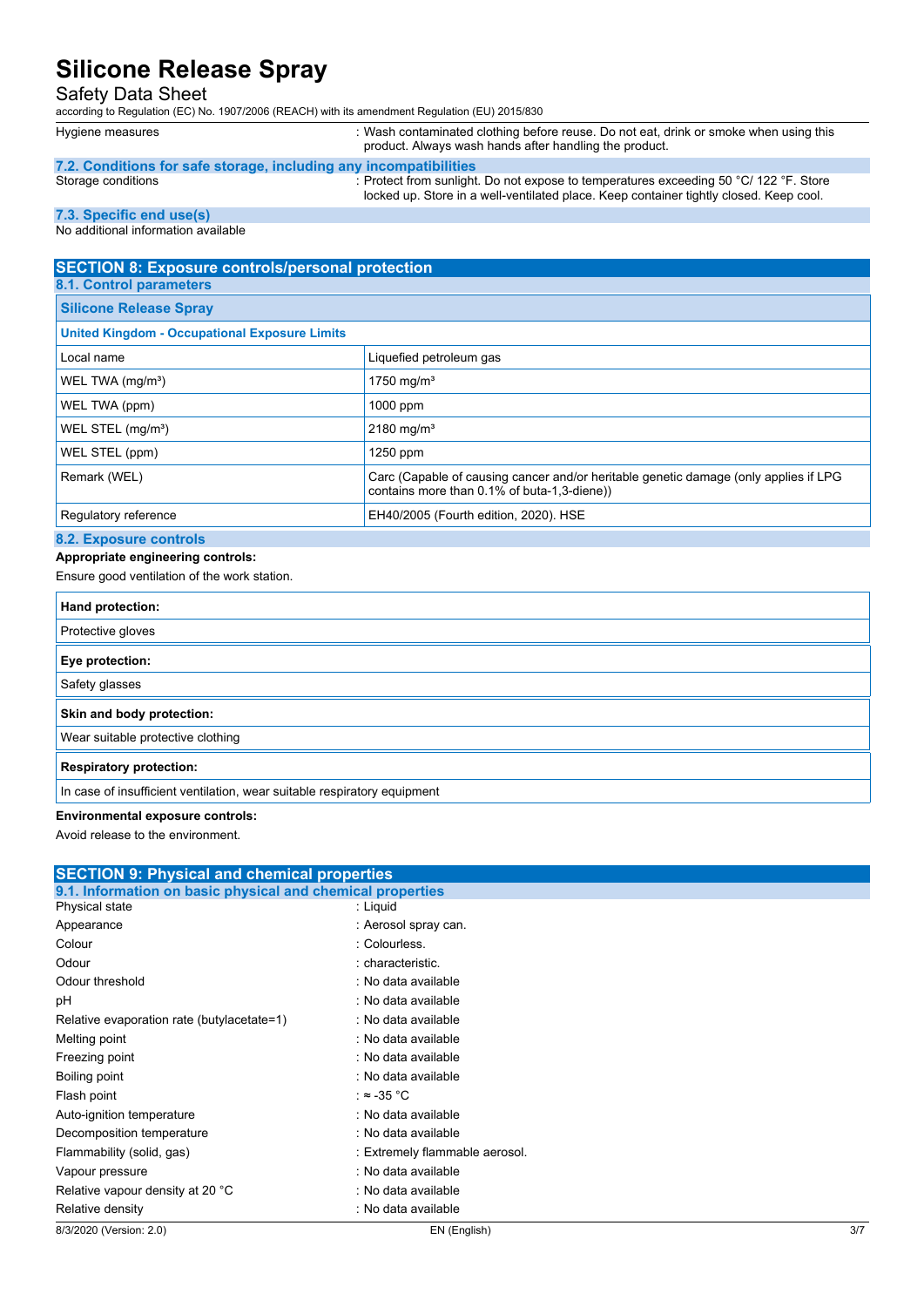## Safety Data Sheet

according to Regulation (EC) No. 1907/2006 (REACH) with its amendment Regulation (EU) 2015/830

| Solubility              | : No data available                           |
|-------------------------|-----------------------------------------------|
| Log Pow                 | : No data available                           |
| Viscosity, kinematic    | : No data available                           |
| Viscosity, dynamic      | : No data available                           |
| Explosive properties    | : Pressurised container: May burst if heated. |
| Oxidising properties    | : No data available                           |
| <b>Explosive limits</b> | : No data available                           |
| 9.2. Other information  |                                               |
|                         |                                               |

No additional information available

| <b>SECTION 10: Stability and reactivity</b>                                                     |
|-------------------------------------------------------------------------------------------------|
| 10.1. Reactivity                                                                                |
| Extremely flammable aerosol. Pressurised container: May burst if heated.                        |
| <b>10.2. Chemical stability</b>                                                                 |
| Stable under normal conditions.                                                                 |
| 10.3. Possibility of hazardous reactions                                                        |
| No dangerous reactions known under normal conditions of use.                                    |
| <b>10.4. Conditions to avoid</b>                                                                |
| Avoid contact with hot surfaces. Heat. No flames, no sparks. Eliminate all sources of ignition. |
| 10.5. Incompatible materials                                                                    |
| No additional information available                                                             |
| 10.6. Hazardous decomposition products                                                          |
|                                                                                                 |

Under normal conditions of storage and use, hazardous decomposition products should not be produced.

| <b>SECTION 11: Toxicological information</b> |                                      |
|----------------------------------------------|--------------------------------------|
| 11.1. Information on toxicological effects   |                                      |
| Acute toxicity (oral)                        | : Not classified                     |
| Acute toxicity (dermal)                      | : Not classified                     |
| Acute toxicity (inhalation)                  | : Not classified                     |
| Skin corrosion/irritation                    | : Causes skin irritation.            |
| Serious eye damage/irritation                | : Not classified                     |
| Respiratory or skin sensitisation            | : Not classified                     |
| Germ cell mutagenicity                       | : Not classified                     |
| Carcinogenicity                              | : Not classified                     |
| Reproductive toxicity                        | : Not classified                     |
| STOT-single exposure                         | : May cause drowsiness or dizziness. |
| STOT-repeated exposure                       | : Not classified                     |
| Aspiration hazard                            | : Not classified                     |

| <b>SECTION 12: Ecological information</b>                    |                                                                                                                            |
|--------------------------------------------------------------|----------------------------------------------------------------------------------------------------------------------------|
| 12.1. Toxicity                                               |                                                                                                                            |
| Ecology - general                                            | : The product is not considered harmful to aquatic organisms nor to cause long-term<br>adverse effects in the environment. |
| Hazardous to the aquatic environment, short-term<br>(acute)  | : Not classified                                                                                                           |
| Hazardous to the aquatic environment, long-term<br>(chronic) | : Not classified                                                                                                           |
| 12.2. Persistence and degradability                          |                                                                                                                            |
| No additional information available                          |                                                                                                                            |
| 12.3. Bioaccumulative potential                              |                                                                                                                            |
| No additional information available                          |                                                                                                                            |
| 12.4. Mobility in soil                                       |                                                                                                                            |
| No additional information available                          |                                                                                                                            |
| 12.5. Results of PBT and vPvB assessment                     |                                                                                                                            |
| No additional information available                          |                                                                                                                            |
| 12.6. Other adverse effects                                  |                                                                                                                            |
| No additional information available                          |                                                                                                                            |
|                                                              |                                                                                                                            |

**SECTION 13: Disposal considerations**

**13.1. Waste treatment methods**

: Dispose of contents/container in accordance with licensed collector's sorting instructions.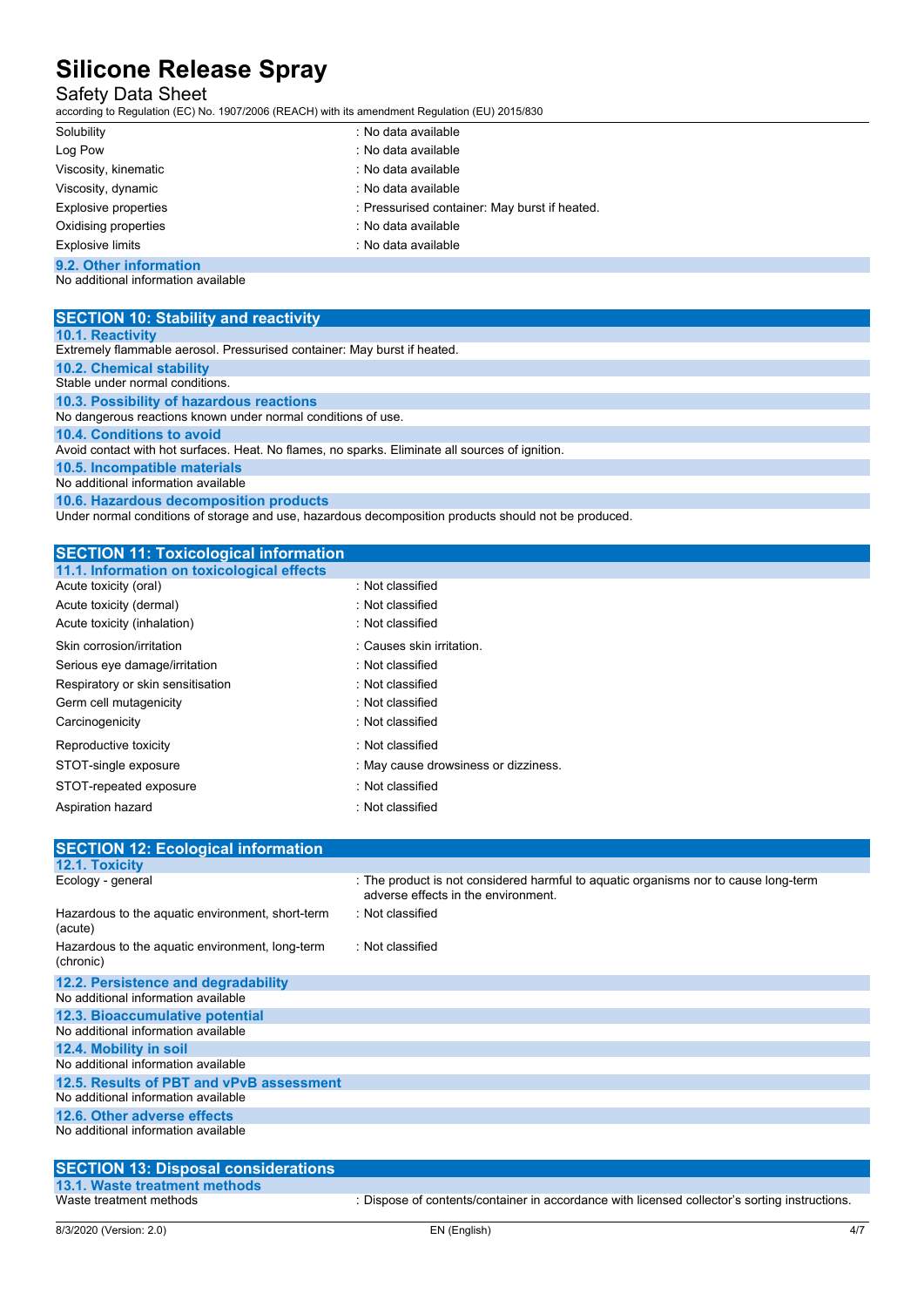## Safety Data Sheet

according to Regulation (EC) No. 1907/2006 (REACH) with its amendment Regulation (EU) 2015/830

|                                                                            | <b>SECTION 14: Transport information</b><br>In accordance with ADR / RID / IMDG / IATA / ADN |                                     |                       |                       |  |
|----------------------------------------------------------------------------|----------------------------------------------------------------------------------------------|-------------------------------------|-----------------------|-----------------------|--|
|                                                                            |                                                                                              |                                     |                       |                       |  |
| <b>ADR</b>                                                                 | <b>IMDG</b>                                                                                  | <b>IATA</b>                         | <b>ADN</b>            | <b>RID</b>            |  |
| 14.1. UN number                                                            |                                                                                              |                                     |                       |                       |  |
| <b>UN 1950</b>                                                             | <b>UN 1950</b>                                                                               | <b>UN 1950</b>                      | <b>UN 1950</b>        | <b>UN 1950</b>        |  |
| 14.2. UN proper shipping name                                              |                                                                                              |                                     |                       |                       |  |
| <b>AEROSOLS</b>                                                            | <b>AEROSOLS</b>                                                                              | Aerosols, flammable                 | <b>AEROSOLS</b>       | <b>AEROSOLS</b>       |  |
| <b>Transport document description</b>                                      |                                                                                              |                                     |                       |                       |  |
|                                                                            |                                                                                              |                                     |                       |                       |  |
| UN 1950 AEROSOLS, 2.1,<br>(D)                                              | UN 1950 AEROSOLS, 2.1                                                                        | UN 1950 Aerosols,<br>flammable, 2.1 | UN 1950 AEROSOLS, 2.1 | UN 1950 AEROSOLS, 2.1 |  |
| 14.3. Transport hazard class(es)                                           |                                                                                              |                                     |                       |                       |  |
| 2.1                                                                        | 2.1                                                                                          | 2.1                                 | 2.1                   | 2.1                   |  |
|                                                                            | W                                                                                            |                                     | U                     |                       |  |
| 14.4. Packing group                                                        |                                                                                              |                                     |                       |                       |  |
| Not applicable                                                             | Not applicable                                                                               | Not applicable                      | Not applicable        | Not applicable        |  |
| <b>14.5. Environmental hazards</b>                                         |                                                                                              |                                     |                       |                       |  |
| Dangerous for the                                                          | Dangerous for the                                                                            | Dangerous for the                   | Dangerous for the     | Dangerous for the     |  |
| environment : No                                                           | environment : No<br>Marine pollutant : No                                                    | environment : No                    | environment : No      | environment : No      |  |
| No supplementary information available                                     |                                                                                              |                                     |                       |                       |  |
| 14.6. Special precautions for user                                         |                                                                                              |                                     |                       |                       |  |
| <b>Overland transport</b>                                                  |                                                                                              |                                     |                       |                       |  |
| Classification code (ADR)                                                  | :5F                                                                                          |                                     |                       |                       |  |
| Special provisions (ADR)                                                   |                                                                                              | : 190, 327, 344, 625                |                       |                       |  |
| Limited quantities (ADR)                                                   | : 11                                                                                         |                                     |                       |                       |  |
| Excepted quantities (ADR)                                                  | : E0                                                                                         |                                     |                       |                       |  |
| Packing instructions (ADR)                                                 |                                                                                              | : P207, LP200                       |                       |                       |  |
| Special packing provisions (ADR)                                           |                                                                                              | : PP87, RR6, L2                     |                       |                       |  |
| Mixed packing provisions (ADR)                                             |                                                                                              | : MP9                               |                       |                       |  |
| Transport category (ADR)                                                   |                                                                                              | : 2                                 |                       |                       |  |
| Special provisions for carriage - Packages (ADR)                           |                                                                                              | $\cdot$ V14                         |                       |                       |  |
| Special provisions for carriage - Loading,<br>unloading and handling (ADR) |                                                                                              | : CV9, CV12                         |                       |                       |  |
| Special provisions for carriage - Operation (ADR)                          |                                                                                              | : S2                                |                       |                       |  |
| Tunnel restriction code (ADR)                                              | : D                                                                                          |                                     |                       |                       |  |
| Transport by sea                                                           |                                                                                              |                                     |                       |                       |  |
| Special provisions (IMDG)                                                  |                                                                                              | : 63, 190, 277, 327, 344, 381, 959  |                       |                       |  |
| Packing instructions (IMDG)                                                |                                                                                              | : P207, LP200                       |                       |                       |  |
| Special packing provisions (IMDG)                                          |                                                                                              | : PP87, L2                          |                       |                       |  |
| EmS-No. (Fire)                                                             | $: F-D$                                                                                      |                                     |                       |                       |  |
| EmS-No. (Spillage)                                                         | $: S-U$                                                                                      |                                     |                       |                       |  |
| Stowage category (IMDG)                                                    |                                                                                              | : None                              |                       |                       |  |
| Stowage and handling (IMDG)<br>Segregation (IMDG)                          |                                                                                              | : SW1, SW22<br>: SG69               |                       |                       |  |
| Air transport                                                              |                                                                                              |                                     |                       |                       |  |
| PCA Excepted quantities (IATA)                                             | $\pm 50$                                                                                     |                                     |                       |                       |  |
| PCA Limited quantities (IATA)                                              |                                                                                              | : Y203                              |                       |                       |  |
| PCA limited quantity max net quantity (IATA)                               |                                                                                              | : 30kgG                             |                       |                       |  |
| PCA packing instructions (IATA)                                            | : 203                                                                                        |                                     |                       |                       |  |
| PCA max net quantity (IATA)                                                |                                                                                              | :75kg                               |                       |                       |  |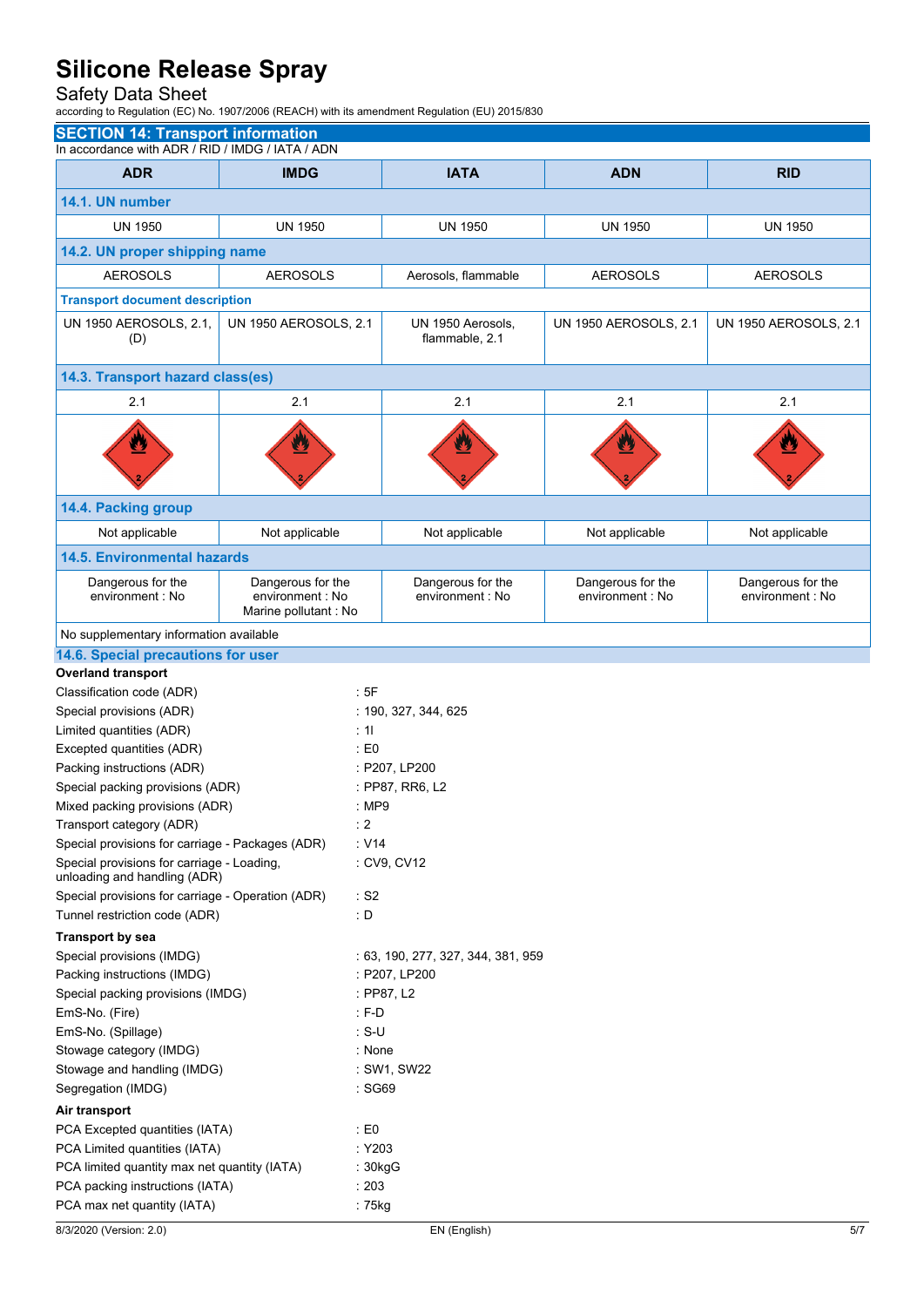## Safety Data Sheet

according to Regulation (EC) No. 1907/2006 (REACH) with its amendment Regulation (EU) 2015/830

| CAO packing instructions (IATA)                                            | : 203                                                         |
|----------------------------------------------------------------------------|---------------------------------------------------------------|
| CAO max net quantity (IATA)                                                | : 150kg                                                       |
| Special provisions (IATA)                                                  | : A145, A167, A802                                            |
| ERG code (IATA)                                                            | : 10L                                                         |
| Inland waterway transport                                                  |                                                               |
| Classification code (ADN)                                                  | :5F                                                           |
| Special provisions (ADN)                                                   | : 190, 327, 344, 625                                          |
| Limited quantities (ADN)                                                   | : 1 L                                                         |
| Excepted quantities (ADN)                                                  | : E0                                                          |
| Equipment required (ADN)                                                   | : PP, EX, A                                                   |
| Ventilation (ADN)                                                          | : VE01, VE04                                                  |
| Number of blue cones/lights (ADN)                                          | : 1                                                           |
| <b>Rail transport</b>                                                      |                                                               |
| Classification code (RID)                                                  | : 5F                                                          |
| Special provisions (RID)                                                   | : 190, 327, 344, 625                                          |
| Limited quantities (RID)                                                   | : 1L                                                          |
| Excepted quantities (RID)                                                  | $\pm 50$                                                      |
| Packing instructions (RID)                                                 | : P207, LP200                                                 |
| Special packing provisions (RID)                                           | : PP87, RR6, L2                                               |
| Mixed packing provisions (RID)                                             | : MP9                                                         |
| Transport category (RID)                                                   | : 2                                                           |
| Special provisions for carriage – Packages (RID)                           | : W14                                                         |
| Special provisions for carriage - Loading,<br>unloading and handling (RID) | : CW9, CW12                                                   |
| Colis express (express parcels) (RID)                                      | :CE2                                                          |
| Hazard identification number (RID)                                         | : 23                                                          |
|                                                                            | $\sim$ $\sim$ $\sim$ $\sim$<br>$\sim$ 1.41 $\sim$ 1.50 $\sim$ |

**14.7. Transport in bulk according to Annex II of Marpol and the IBC Code** Not applicable

#### **SECTION 15: Regulatory information**

**15.1. Safety, health and environmental regulations/legislation specific for the substance or mixture**

### **15.1.1. EU-Regulations**

Contains no REACH substances with Annex XVII restrictions

Contains no substance on the REACH candidate list

Contains no REACH Annex XIV substances

Contains no substance subject to Regulation (EU) No 649/2012 of the European Parliament and of the Council of 4 July 2012 concerning the export and import of hazardous chemicals.

Contains no substance subject to Regulation (EU) No 2019/1021 of the European Parliament and of the Council of 20 June 2019 on persistent organic pollutants

#### **15.1.2. National regulations**

No additional information available

**15.2. Chemical safety assessment**

No chemical safety assessment has been carried out

### **SECTION 16: Other information**

| Full text of H- and EUH-statements: |                                                                        |  |
|-------------------------------------|------------------------------------------------------------------------|--|
| Asp. Tox. 1                         | Aspiration hazard, Category 1                                          |  |
| Flam. Liq. 2                        | Flammable liquids, Category 2                                          |  |
| Skin Irrit. 2                       | Skin corrosion/irritation, Category 2                                  |  |
| STOT SE3                            | Specific target organ toxicity — Single exposure, Category 3, Narcosis |  |
| H <sub>222</sub>                    | Extremely flammable aerosol.                                           |  |
| H <sub>225</sub>                    | Highly flammable liquid and vapour.                                    |  |
| H <sub>229</sub>                    | Pressurised container: May burst if heated.                            |  |
| H304                                | May be fatal if swallowed and enters airways.                          |  |